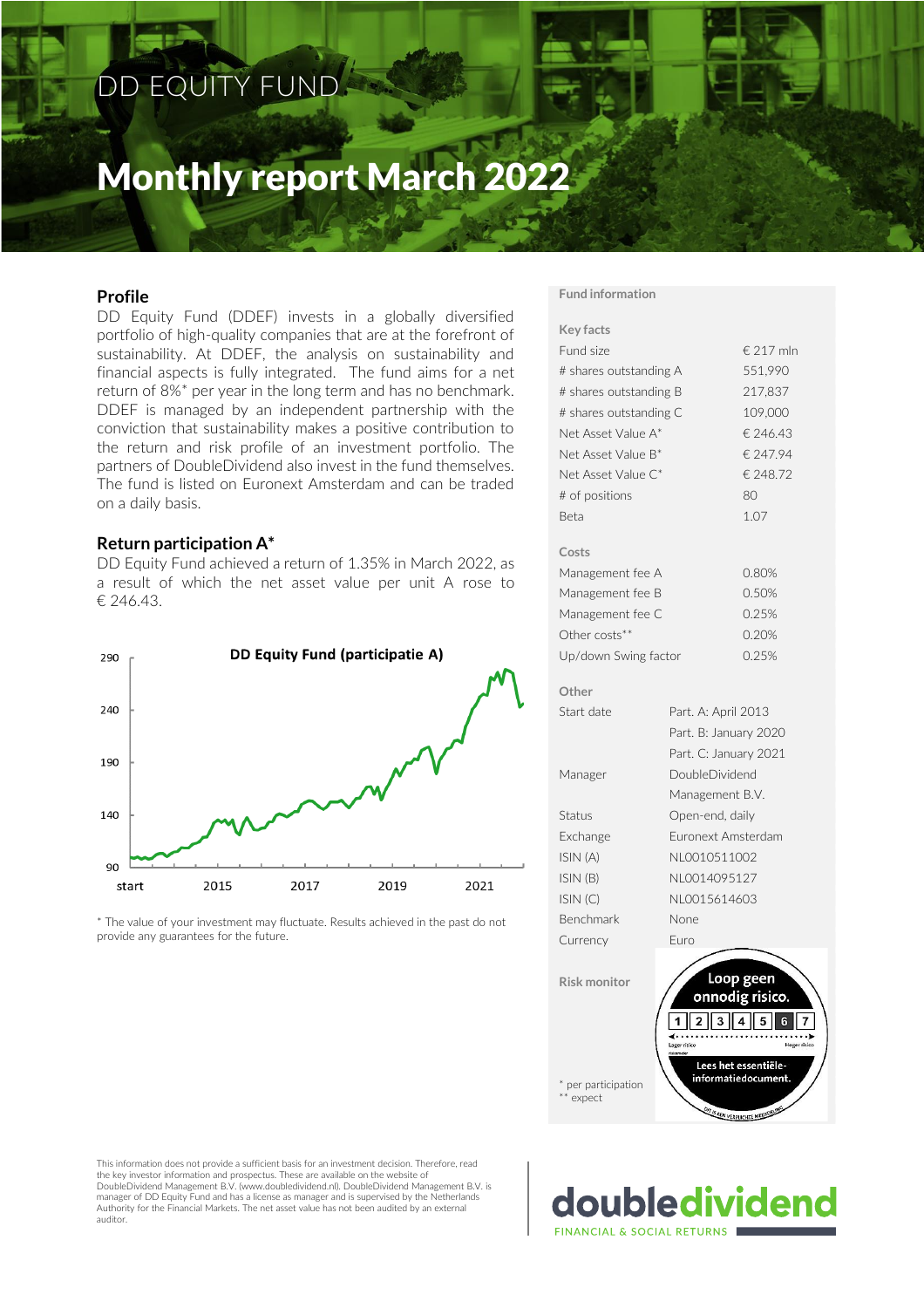## doubledividend

#### **Table: monthly returns in %, participation A (net of costs and fees) \***

|      | Jan     | Feb     | Mar     | Apr     | May     | Jun     | Jul     | Aug     | Sep     | Oct     | Nov     | Dec     | Total    |
|------|---------|---------|---------|---------|---------|---------|---------|---------|---------|---------|---------|---------|----------|
| 2013 |         |         |         | $-0.84$ | 1.37    | $-2.53$ | 1.95    | $-2.01$ | 1.31    | 3.02    | 1.26    | 0.35    | 3.79     |
| 2014 | $-3.29$ | 2.58    | 2.17    | 0.43    | 3.26    | $-0.58$ | 0.09    | 3.37    | 1.00    | 1.09    | 3.60    | 0.70    | 15.17    |
| 2015 | 5.01    | 5.81    | 2.05    | $-1.59$ | 1.47    | $-3.44$ | 3.71    | $-8.30$ | $-2.70$ | 9.50    | 4.12    | $-4.06$ | 10.66    |
| 2016 | $-4.52$ | $-0.31$ | 1.46    | 0.44    | 4.09    | $-0.07$ | 4.79    | 1.18    | $-0.95$ | $-1.25$ | 1.58    | 2.03    | 8.44     |
| 2017 | $-0.06$ | 4.86    | 1.16    | 1.13    | $-0.17$ | $-1.75$ | $-2.16$ | $-1.42$ | 1.83    | 3.12    | $-0.13$ | 0.10    | 6.49     |
| 2018 | 1.10    | $-2.62$ | $-2.16$ | 2.92    | 2.79    | 0.41    | 3.97    | 2.78    | 0.10    | $-4.42$ | 4.50    | $-7.59$ | 1.01     |
| 2019 | 6.37    | 3.36    | 4.19    | 4.25    | $-3.62$ | 3.53    | 3.45    | $-0.28$ | 2.10    | $-0.56$ | 4.63    | 1.16    | 32.08    |
| 2020 | 0.73    | $-4.77$ | $-8.16$ | 7.40    | 2.32    | 3.02    | 0.56    | 3.19    | 0.39    | $-1.40$ | 7.20    | 3.56    | 13.73    |
| 2021 | 3.83    | 2.21    | 2.87    | 1.10    | $-0.64$ | 6.97    | $-1.07$ | 2.71    | $-4.20$ | 5.57    | $-0.56$ | $-0.76$ | 18.94    |
| 2022 | $-6.20$ | $-5.97$ | 1.35    |         |         |         |         |         |         |         |         |         | $-10.61$ |

\* The value of your investment may fluctuate. Results achieved in the past do not provide any guarantees for the future.

### **Market developments**

Sentiment on the financial markets in the past month was mainly driven by the war in Ukraine. After a significant plunge, equity markets recovered somewhat in the second half of the month, partly on hopes that the talks between Russia and Ukraine will bring peace. The DD Equity Fund also regained some ground and ended the month up 1.4%.

The US central bank, the FED, has raised interest rates by 0.25% in the past month. It was the first increase in an expected series of interest rate hikes. The FED said in a statement that interest rates are likely to be raised at every meeting this year. This would mean that interest rates will be raised six more times this year. The market also expects a number of additional interest rate hikes in 2023 and 2024. The interest rate hike was in line with expectations and therefore had little effect on the financial markets. The FED stressed that the economy is strong enough to absorb the interest rate hikes. The FED also emphasized that it has ample opportunities to curb rising inflation.

#### **Geopolitical developments**

The war in Ukraine is causing significant shifts in geopolitical relations, with Russia, the US and China as the main protagonists. We have not seen the unity that the West radiates for a long time (and for a good reason), but this cannot be seen in isolation from the changing geopolitical relations, especially the rise of China. The US presents itself (again) as the moral leader of the world and has been able to strengthen its ties with Europe. After the Trump era, the US again sees the importance of strong ties with other Western countries as a counterweight to the rise of China.

The war in Ukraine has left China in a very difficult situation. The expression of friendship between Putin and Xi during the Olympics in China could not have been timed more badly. China is officially neutral, but does not want to drop friend Putin and also needs the West to keep the economy going. In addition to geopolitical instability, China is also dealing with new corona outbreaks and weakening economic growth. For the Chinese, it is therefore a balancing act, which makes it unlikely that China will choose sides firmly.

The mutual rivalry plays an important role in the attitude of both the US and China towards the war in Ukraine. China opposes to a too dominant position of the US, while the US on the other hand seeks connection with Western allies to counterbalance Russia, but ultimately also China. Besides China, other non-Western, countries (including India, South Africa and Vietnam) are looking with some scepticism at President Biden's attitude since the war in Ukraine. The scepticism about the US is partly due to its recent past in which the US took a very different tone under the Trump presidency and partly because of what these countries believe to be a double standard of moral leadership. For many of these countries, Western values are not universal and these countries are therefore apprehensive of too much Western leadership during this crisis. This further exacerbates geopolitical relations.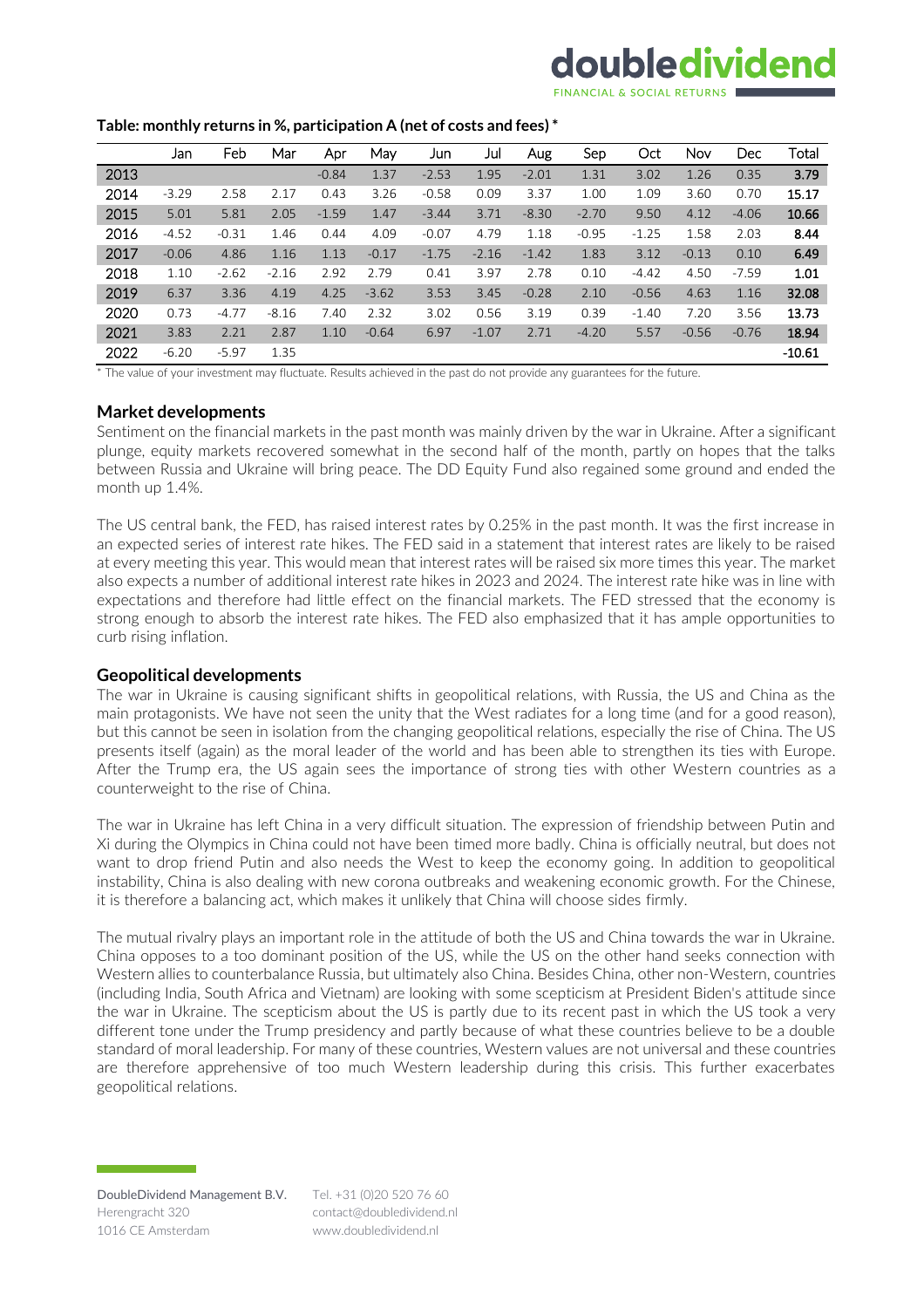## doubledividend

The war indirectly also has important consequences for the world economy. BlackRock boss Larry Fink, the world's largest investor, told the Financial Times that the war in Ukraine will permanently change the global economy and claims the end of globalization. Russia is currently largely disconnected from the Western economic system, but the fact is that globalization has been under pressure for some time with Trump's election as a major accelerator. For example, the sanctions that Trump has imposed on China are still largely in effect. Globalization has brought a lot of good, especially in terms of poverty reduction in emerging countries, but the negative effects of globalization on the climate, the ecosystem and the greater inequality in the West, among other things, are becoming increasingly prominent. The war in Ukraine and the accompanying geopolitical tensions are, according to many, the next step in de-globalization. The isolation of Russia, the scepticism about Western leadership in countries such as China and India, but especially the rise of China, is making way for a division of the world into economic power blocs of which the US, Europe and China will be the most important. The way in which the relations between these countries develop in the coming period will be crucial for the functioning of the global economy.

The consequence of the de-globalization or the decoupling of economic superpowers is that supply chains will be organized radically differently. The system changes from *just-in-time to just-in-case*. Companies are currently experiencing the risks of the global supply chain and will start producing closer to home. The chip sector is currently the best example of this. In many cases closer to home also means more expensive, which in turn has consequences for profit margins and inflation. Inflation and interest rates, currently dominant themes for the financial markets, will therefore probably remain important for some time to come. The sanctions package imposed on Russia will also ensure further development of alternative economic systems and decoupling. In particular, the freezing of Russia's central bank assets and largely removing Russia from the Swift payment system has also made many other countries think. Like companies, many countries recognize that they are vulnerable as a result of reliance on global systems dominated by the West.

The most significant change in the supply chain will be that of energy supply. The world wants to be less dependent on oil and gas from countries like Russia. The fragility of Europe in particular has become painfully clear in recent weeks and stands in the way of a credible package of measures against Russia. This is good news for making the energy supply more sustainable, because in addition to the climate, an important alternative argument has been added. The focus on sustainability is therefore becoming even more important.

High margin companies are expected to be better protected from the changes in supply chains. For a car manufacturer, the consequences will simply be greater than for a software company with high profit margins. In general, we invest in companies with a less complex supply chain. Companies with a strong market position and a strong brand are also better protected, because these companies can more easily pass on the inflation to the customer.

But there is also a demand side. From that perspective, de-globalization is a risk for all globally operating companies. Many Western multinationals need the emerging markets because local markets are saturated. Companies such as Nike and Adidas, for example, are already experiencing problems, but Apple, for example, is also vulnerable from this perspective. Companies that focus on growth opportunities within their own power block, such as many smaller software companies, but also many Chinese companies, are better shielded. Rising interest rates continue to pose a risk to growth stock valuations, but we believe that significant rises have already been priced in, particularly in the US. Moreover, the effect of rising interest rates on the valuation of shares is often temporary.

### **Portfolio developments**

A large number of companies have now ceased their activities in Russia. Many companies in DDEF's portfolio have also wholly or partially closed their operations in Russia, including Microsoft, Visa, Mastercard, Adidas, Nike, LVMH, Inditex, Netflix, Google and Unilever. Companies give various reasons for stopping operations in Russia, including problems in the supply of goods, restrictions that make financial transactions impossible, ethical reasons or the creation of opposition. Counter-arguments include protection of local workers and consumers, contractual obligations and the Russian threat of nationalization. The weighting of interests strongly depends on the product. Unilever, for example, has stopped selling part of its product range and has discontinued all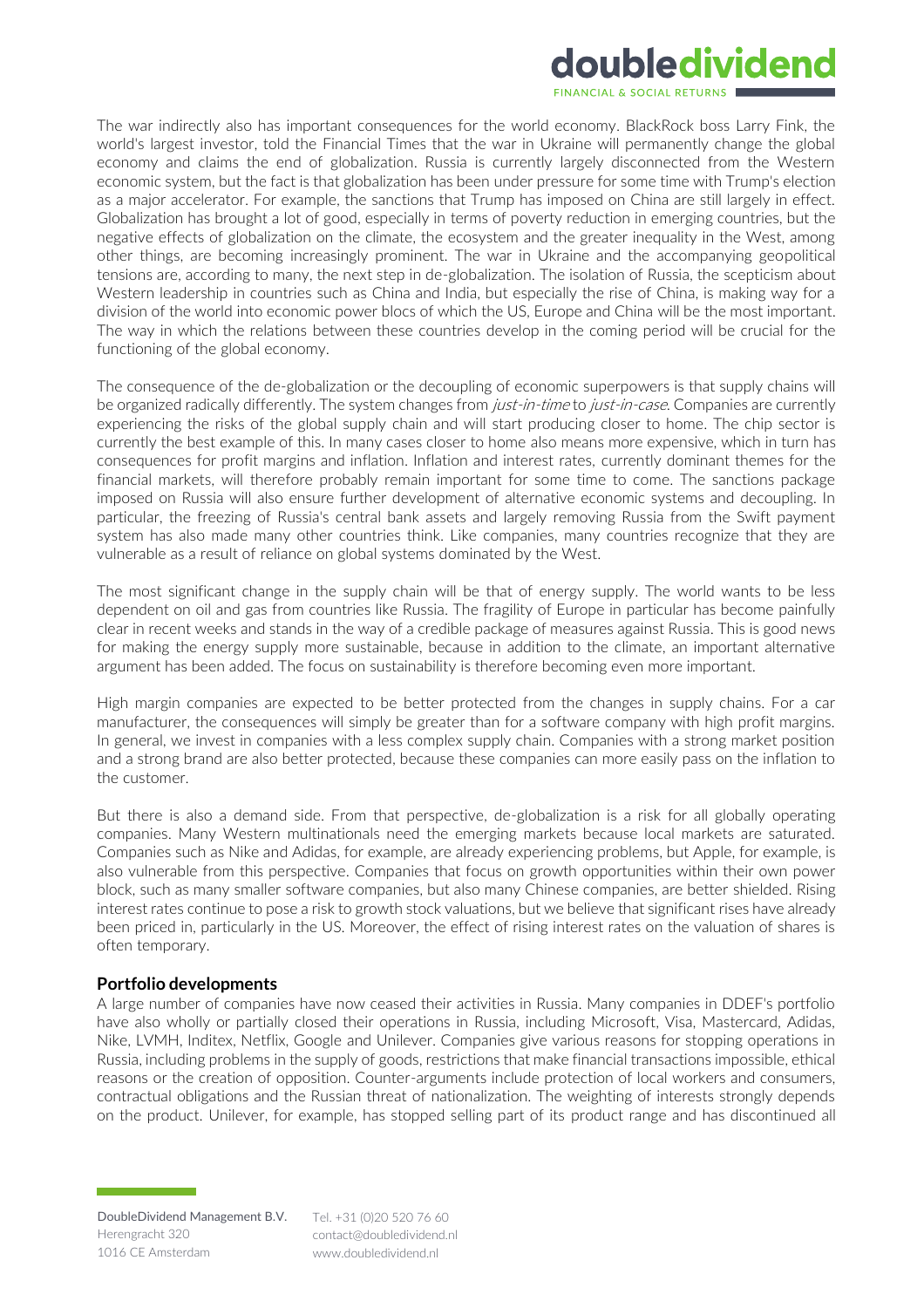

media campaigns. The company will continue to sell everyday consumer goods in Russia, including food and hygiene products.

For the vast majority of companies, Russia is a limited part of their business operations. At Unilever, for example, this is only 1.3% of turnover. For most other Western companies it is only a few percent at most. The economic impact is mainly visible in inflation numbers. This increases the pressure on central banks to raise interest rates. Given the large number of uncertainties facing the economy, there is a risk that central banks will push the economy into recession. This is a scenario that must increasingly be taken into account.

#### **Largest positive and negative contribution**

A number of Chinese companies contributed negatively to last month's result. As described above, the war in Ukraine has made China's position even more complex. The decoupling of economic systems is causing some (mainly American) investors to focus on the home market. These investors prefer the US because of lower risks. On the other hand, with decoupling, economic power blocs are less correlated and diversification therefore makes more sense. In addition, the effects of the war on Russian financial markets have scared many investors in Chinese stocks. As a result, Chinese equities were under considerable pressure at the beginning of the month. However, halfway through the month, sentiment turned after the Chinese government intervened. Deputy Prime Minister Liu He, responsible for economic policy, stressed in a statement the importance of wellfunctioning capital markets and international investors for China. The Deputy Prime Minister also spoke about the importance of predictable regulations and the listing of Chinese companies in the US. Prices of Chinese stocks rose sharply after the words of Liu He. The statement is significant because all major key investor concerns were addressed at once, and the statement was furthermore supported by an additional statement from Yi Gang, the central bank governor. In fact, the Chinese government is indicating that the poor sentiment in the Chinese stock market is seen as a problem for the stability of the country. It is important that the words of the government are now also supported by concrete actions. Chinese equities can then recover further.

An escalation in China-US relations is a risk, but this risk is not unique to Chinese companies. On the contrary, many Western companies also depend on emerging countries, including China, for their growth. We see an escalation in US-China relations as a possible scenario but not a very likely scenario. The interests are mutually too great for that.

| Top 5 Positive         |        |         | Top 5 Negative |           |         |
|------------------------|--------|---------|----------------|-----------|---------|
|                        | Return | Contri. |                | Return    | Contri. |
| Thermo Fisher (US)     | 9.7%   | 0.3%    | JD (CH)        | $-18.4%$  | $-0.3%$ |
| Amazon (US)            | 7.2%   | 0.2%    | Tencent (CH)   | $-11.0%$  | $-0.3%$ |
| Johnson & Johnson (US) | 8.7%   | 0.2%    | Zalando (GE)   | $-22.8%$  | $-0.2%$ |
| Nvidia (US)            | 13.0%  | 0.2%    | Baidu (CH)     | $-12.4%$  | $-0.2%$ |
| Tokyo Electron (JP)    | 9.9%   | 0.2%    | Hellofresh(GE) | $-16.2\%$ | $-0.1%$ |

#### **Table: top 10 positive and negative contribution to the monthly result(in €)**

Source: DoubleDividend/Bloomberg

#### **Portfolio changes**

No new positions were added to the portfolio in the past month. Positions in Johnson & Johnson, Infosys and NovoNordisk have been reduced somewhat. The positions in Okta, Genmab, Salesforce, PayPal, Adyen, DocuSign, Zoom, AMD, Microsoft, Estée Lauder, Oxford Nanopore, Adidas and DrMartens have expanded.

Due to the interest rate rise, the prices of growth stocks in particular are under pressure. Although there is still a lot of uncertainty about the future of interest rates in the shorter term, a descent number of rate hikes have already been priced in, especially in the US. In our view, the ratio between the risk and the expected return of growth stocks is therefore attractive for the long-term investor.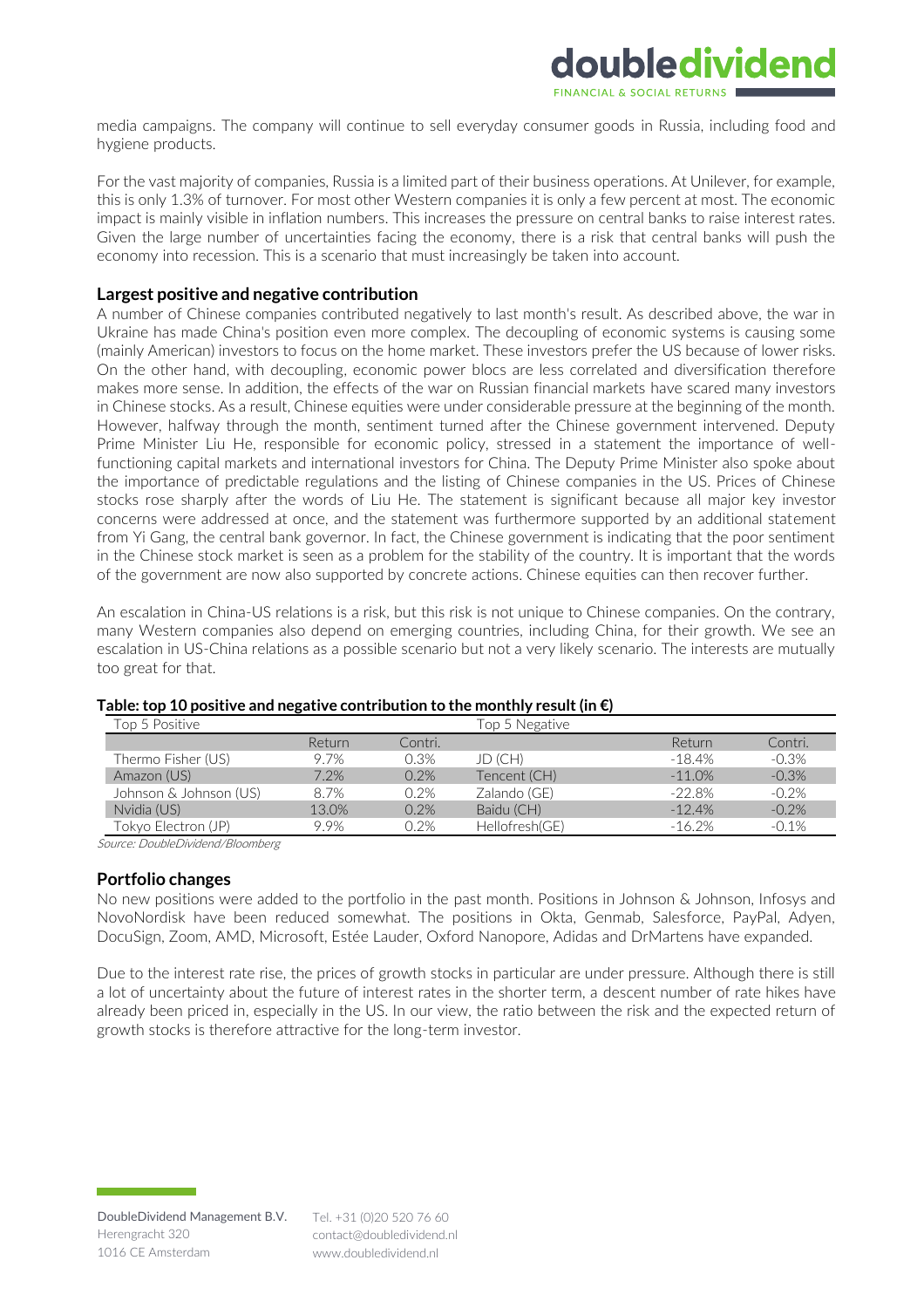# doubledividend

**FINANCIAL & SOCIAL RETURNS** 

## **Table: top 10 holdings in portfolio of the month end.**

| Companies & weight in portfolio |      |                        |      |
|---------------------------------|------|------------------------|------|
| Microsoft (US)                  | 3.9% | Applied Materials (US) | 2.5% |
| Alphabet (US)                   | 3.8% | Adobe(US)              | 2.4% |
| Thermo Fisher (US)              | 3.1% | Visa (US)              | 2.4% |
| Amazon (US)                     | 3.0% | Salesforce (US)        | 2.3% |
| Paypal (US)                     | 3.0% | ASML (NL)              | 2.3% |

Source: DoubleDividend

## **Team DoubleDividend**

DoubleDividend Management B.V. Tel. +31 (0)20 520 76 60 Herengracht 320 1016 CE Amsterdam

contact@doubledividend.nl www.doubledividend.nl